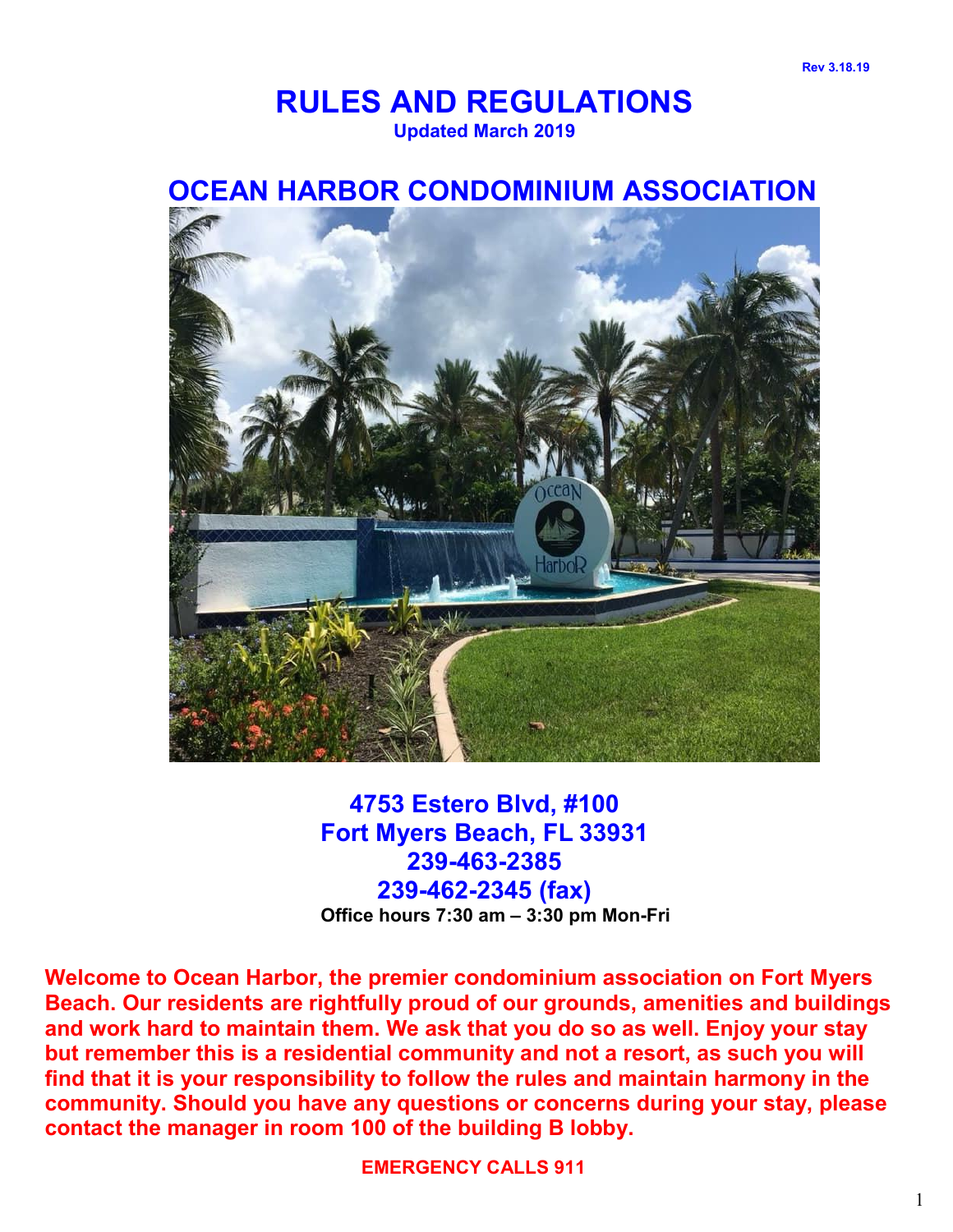#### **SUMMARY OF OCEAN HARBOR RULES AND REGULATIONS**

Reasonable Rules and Regulations concerning the use of the condominium property may be made and amended from time to time by the Board of Directors. Copies of the Rules and Regulations and amendments shall be furnished by the Management to all unit owners of the condominium upon request. It is the responsibility of the owners to insure that all renters and guests receive a copy of the Rules and **Regulations** 

#### **ENFORCEMENT**

All residents, owners, renters, and guests are expected to act responsibly and assist in keeping the property clean and well maintained. Unfortunately, it is necessary to have a means of enforcement to ensure compliance. The Board of Directors may pursue legal action for damages or for injunctive relief, or both, levy reasonable fines against a Unit, or suspend for a reasonable time the right to use the common elements, common facilities, or any other Condominium Property for the failure of a Unit Owner, or his occupants, guests, licensees, or invitees, to comply with any provision of the Declaration, Bylaws, or these Rules and Regulations, or a Unit Owner who condones such violations of his occupants, guests, licensees, or invitees consistent with Florida Law. Fines may be levied on the basis of each day of a continuing violation, with a single notice and opportunity for hearing, in reasonable amounts deemed necessary by the Board to deter future violations, provided that no such fine exceed \$100 per violation or exceed \$1,000 in the aggregate.

#### **DISRUPTIVE BEHAVIOR**

Ocean Harbor is committed to providing a relaxing location for all owners, guests and renters. Consequently it is necessary for all to refrain from causing any "Disruptive Behavior". Examples of disruptive behavior would include, but are not limited to, inappropriate language or actions, disrespecting others or their property, loud noises (especially) after 10:00 pm and allowing uncontrolled pet behavior (i.e. barking).

Anyone found to be causing disruptive behavior anywhere on the Ocean Harbor grounds or buildings will be directed by Management or an Ocean Harbor Board member to stop and may be warned to vacate the area. Any failure to do so may result in a call to the local police.

#### **VEHICLE IDENTIFICATION AND REGISTRATION**

Security is of utmost importance at Ocean Harbor and one of our first lines of defense is monitoring vehicle traffic on our property. All vehicles on Ocean Harbor property must be identified by a permit obtained from the management office and parked in an assigned parking spot (or another spot with written owner permission, must inform office). A key must be left in the office if the vehicle is left at Ocean Harbor for more than 30 consecutive days. Any vehicle not displaying a properly issued parking permit and on Ocean Harbor property for more than 48 hours MAY BE TOWED at the expense of the person owning or leasing that vehicle. Owners may purchase remote gate openers from the office.

#### **VEHICLE RESTRICTIONS**

Commercial vehicles, motor homes (vehicles which contain restrooms, showers, cooking facilities), boats, water craft, construction trailers, travel trailers or boat or water craft trailers are not allowed to be on the premises overnight, unless permission is granted by the manager or administration. At no time while on Ocean Harbor property will a restricted vehicle be permitted to be used as living or sleeping quarters. Vehicles parked or used on the premises in violation of this rule may be towed away at the owner's expense. Motorcycles are permitted to be parked on property provided they do not create a nuisance, have a permit, and are parked in an assigned parking spot. Residents (owners or renters) may not park in visitor spaces, these are for visitors only.

#### **SPEED LIMITS**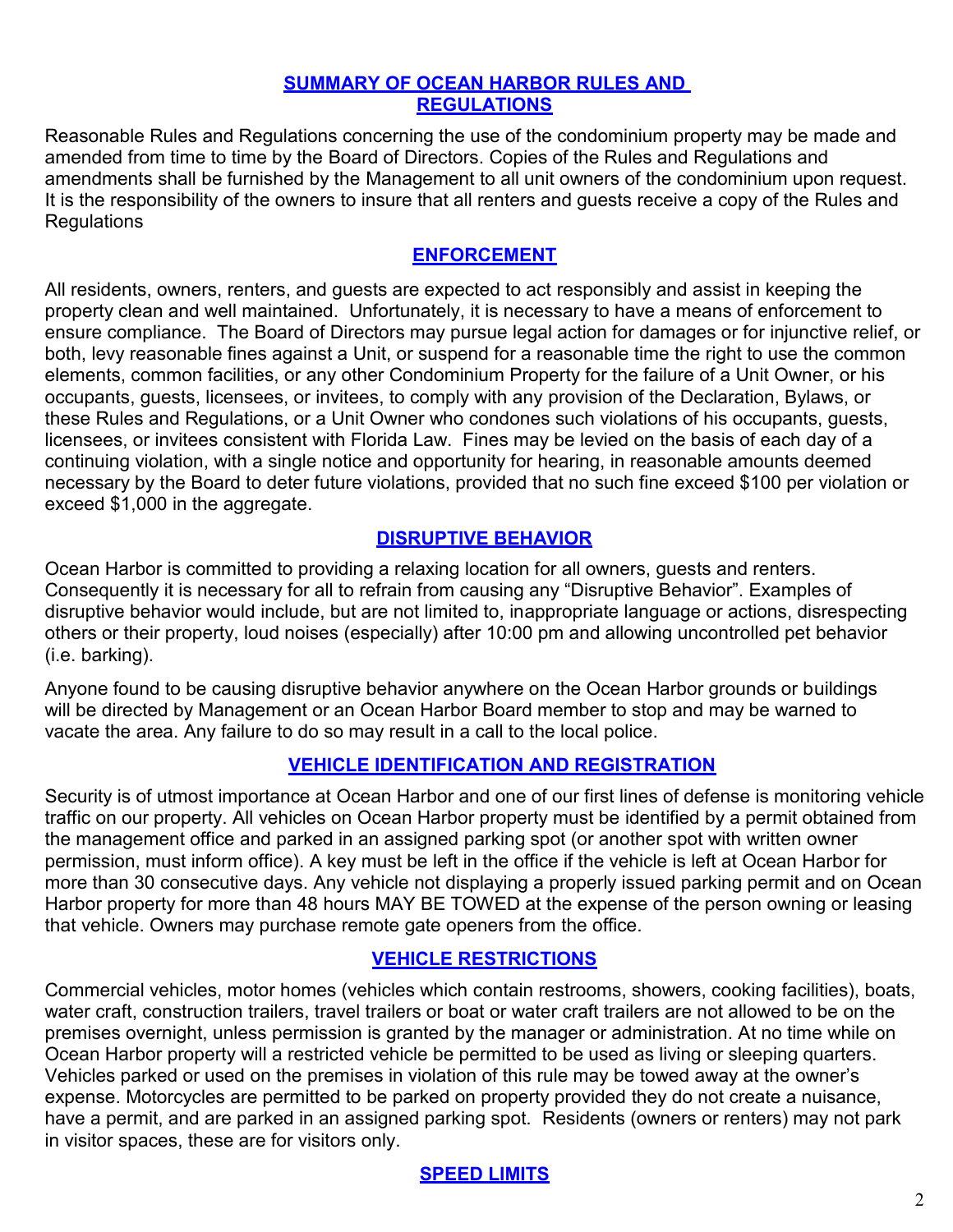The speed limit on the property of Ocean Harbor is limited to 10 miles per hour. Please observe the two stop signs, one near the pool and one across from the visitor parking by the Clubhouse. Repeated violations of this posted speed limit or stop signs may result in the vehicle being denied access to Ocean Harbor property.

#### **BUILDING RULES**

- 1. Smoking is not allowed in any Ocean Harbor building, smoking is ONLY permitted inside condominium units.
- 2. Please clean sand off shoes, feet, pets, strollers, bicycle wheels and any other item at one of the two wash stations located near visitor parking by the clubhouse and the side gate by the tennis courts. Shoes are required while inside Ocean Harbor Facilities for your safety.
- 3. When coming from the beach, pool or spa, please dry excess water from body, clothing and towels before entering buildings. Wet floors are not only messy but also a safety hazard
- 4. Please return luggage racks to the storage area in the stairwell. No more than 3 shopping carts are to be left in the lobby area at any one time. Please return all other "Publix" carts to Publix.
- 5. Decorating condo entryways with wall hangings, seasonal decorations and plants is acceptable as long as the walls are not damaged. Please do not use glue to attach items to walls. Owners, guests and renters must keep a clear 44 inch (minimum) pathway in the hallway outside their unit. Anyone that causes Ocean Harbor to be fined for a violation of this shall be responsible to pay the fine and remove the obstruction. Please remove all items when leaving for more than two weeks.
- 6. Storage of personal property in the halls, parking areas, stairwells or by ramps, even for a few hours is not allowed. This includes items such as bicycles, shoes, fishing equipment, carts, strollers, etc.
- 7. Newspapers are purchased by individual owners, please take only the papers that are marked with your unit number.
- 8. Official Notices are posted in the elevators and the lobby bulletin boards. The Social event postings are located in the elevators. Please obtain management approval prior to posting in the elevators. If an owner wishes to post a notice of items for sale, for rent, buy, etc., there are bulletin boards located by the shopping carts in the lobbies of both buildings. Please date all postings and remove within four weeks. DO NOT COVER UP ANY OTHER POSTINGS.
- 9. No more than 2 pets (defined as dogs or cats ONLY) each weighing 20 pounds or less is allowed in any one condominium. Guests and renters who have pets are required to provide the manager's office with WRITTEN PERMISSION from the condo owner to keep the pets in their unit. Pet owners are responsible for their pet's behavior; however, the condo owner is ultimately responsible. Pet owners and condo owners are financially responsible for any damage done by pets to property, furnishings, landscaping, etc. PETS ARE NOT ALLOWED IN THE POOL AREA, CLUBHOUSE (dining room, theater, kitchen and bathrooms) OR ON LOBBY FURNITURE. Pets must be on a leash or carried while on Ocean Harbor property. Animal waste must be removed and deposited in one of the three pet stations located on the property for your convenience. Please do not deposit in dumpsters or other trash receptacles.
- 10. Do not sweep water over balcony.
- 11. Rollerblading, in-line skating, or skateboarding is not permitted anywhere on Ocean Harbor property.
- 12. Quiet hours are from 10:00 pm to 8:00 am. Respect your neighbors and refrain from carrying on loud discussions on your lanai or playing television or music at high levels, remember sound carries over a wide area. While in the parking areas please be considerate, especially after 10:00 pm.
- 13. Owners are encouraged to replace lanai door rollers at their expense when they are worn and become noisy. Noisy rollers can be a real annoyance to your neighbors
- 14. During January 1 through April 30<sup>th</sup> there shall be no major remodeling. All permitted work must be done during standard business hours Monday through Friday, 9:00 am- 5:00 pm except during holidays. Work projects must be submitted to the office and major work approved by the ARC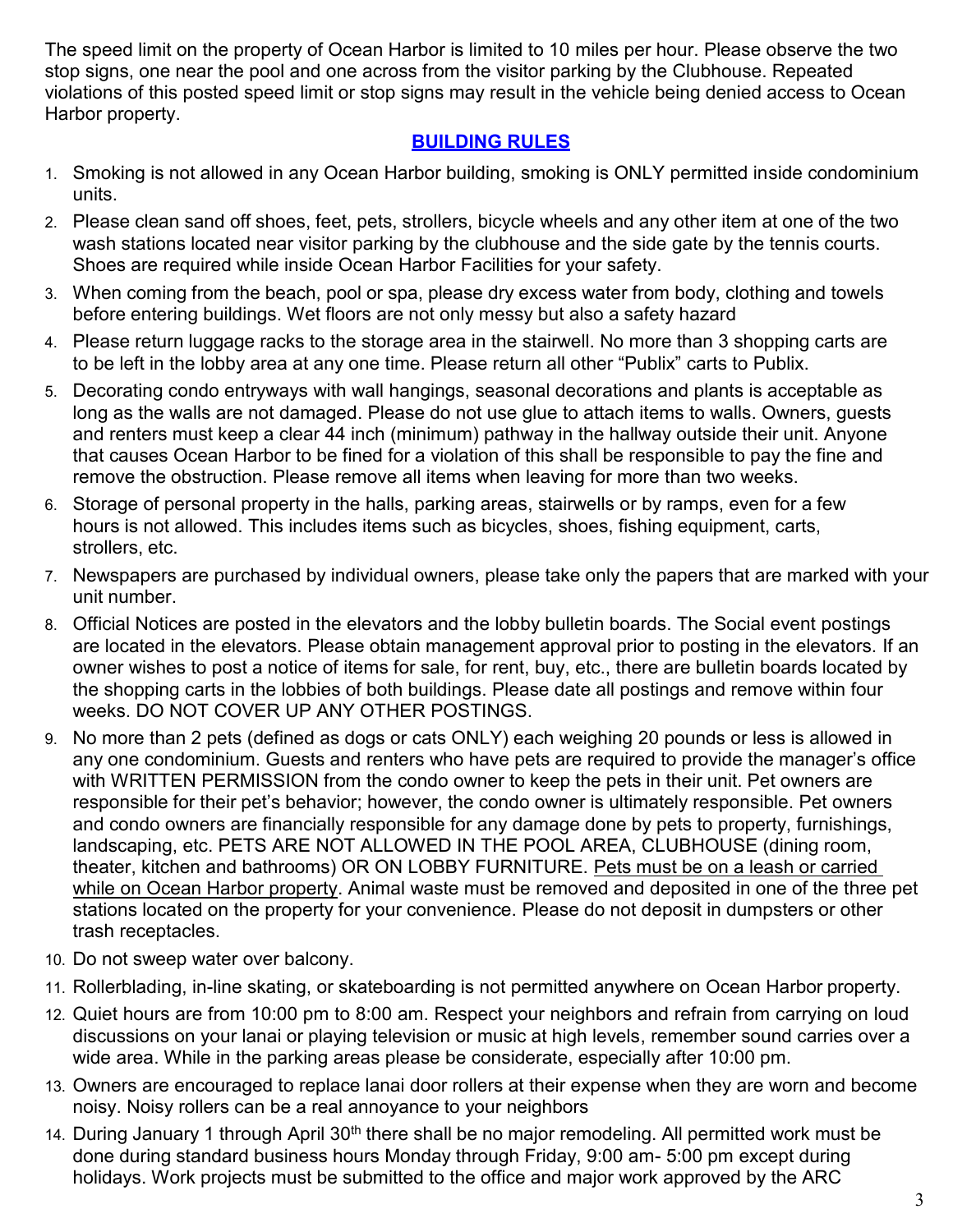committee before work begins. Do not paint over fire sprinklers.

- 15. No charcoal, gas grills or open flame grills are allowed on the lanai per fire code.
- 16. Water is a valuable commodity in SW Florida and we ask that you do your part to help conserve it
- 17. Do not use your garbage disposals for lettuce, carrots, coffee grounds, potato peels, grease, and cooking oil.
- 18. When moving in or out or receiving delivery of large items, owners or contractors must use the elevator protective pads (contact manager's office).
- 19. Defibrillators are located in both building lobbies, 6<sup>th</sup> floors, 12<sup>th</sup> floors, maintenance building, and by clubhouse restrooms. A training video is available in the office.
- 20. Overnight occupancy is limited to 6 persons for a two bedroom unit (01, 02, 04, and 05), and 8 persons for a three bedroom unit (03 only).
- 21. If you notice any suspicious or illegal activities, i.e.: trespassing, swimming in the pool after hours, vandalism, etc. please call the sheriff to report at 239-477-1000.

# **TRASH DISPOSAL**

- 1. Please recycle paper, cans, glass bottles, plastic bottles and containers. Recyclables may be combined and put in the recyclable bins located in the trash room on the ground floor. Recyclables should not be put down the trash chute.
- 2. Boxes and paper cartons should be flattened and taken to the trash room dumpster on the ground floor. Please do not throw these down the trash chutes as they might become stuck and create a back-up of trash.
- 3. Trash that is not recyclable is to be securely tied in a sturdy, plastic garbage bag before placing in the trash chute located on all floors. No loose trash down the chute.
- 4. Please do not place any large items into the trash chutes. These become dangerous items to anyone below.
- 5. Garbage chute hours are from 8:00 am 8:00 pm. Absolutely no glass is to be put down the chute, this is a safety issue for anyone who may be in the trash room at the time
- 6. It is the responsibility of the owner to make arrangements for disposal of large items such as furniture, appliances, carpeting, etc. Please call Advance Disposal 239-334-1224 (or another disposal company of your choice) to schedule the pickup of large items. You may place the items by the trash room on the morning the pickup is scheduled, they must be gone by end of the day. Items left longer will subject the owner to a fine.
- 7. Contractors must supply their own waste containers.
- 8. Please contact the maintenance department when disposing of small quantities of hazardous waste such as spray paint and other household chemicals. Cans of paint may be disposed of AFTER they have been opened and allowed to solidify. Batteries may be disposed of in the receptacle provided in the dumpster room. Larger quantities of hazardous waste should be taken to the Lee County Toxic Waste site on Topaz drive, off Metro Parkway

# **OCEAN HARBOR FACILITY USE**

Ocean Harbor owners, their guests or renters may not give permission to other persons to use any Ocean Harbor facilities in their absence. Facilities include, but are not limited to, the pool and pool deck area, clubhouse, theatre, tennis courts, bocce ball courts, and fishing pier.

#### **LIBRARY**

Used books, magazines and digital movies are located in the Ocean Harbor library on the ground floor of both Buildings. They can be borrowed by all owners, guests, and renters. Please return the items as soon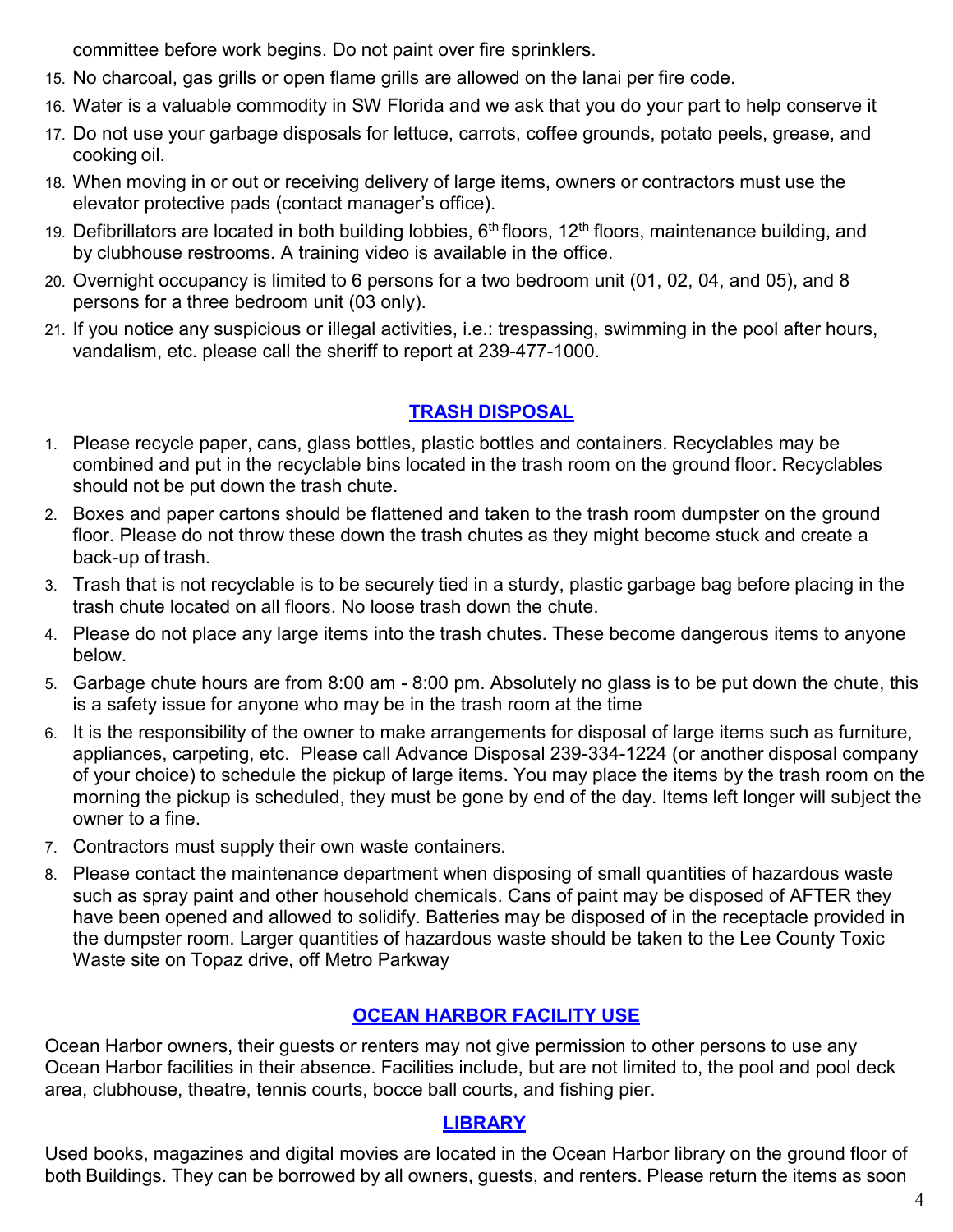as possible after use. Contributions of used books, magazines and movies are always welcomed.

### **TENNIS/PICKLEBALL COURTS**

- 1. Courts are open from 8:00 am until dark.
- 2. Courts are available on a first come basis unless the Association has set aside specific times for Ocean Harbor events.
- 3. If others are waiting to use the courts, please limit play to one hour.
- 4. Pets are not allowed on the courts.
- 5. Proper attire (shirt, shorts, skirts, TENNIS SHOES ONLY which do not scuff) is required. Bathing suits are not permitted.
- 6. No rollerblading, skateboarding, or bicycling are allowed on the courts. Children under 14 must be accompanied on the courts by an adult.
- 7. Please keep gates closed at all times.
- 8. Pickle ball use is restricted to approved low noise equipment.

#### **BICYCLES**

- 1. All bicycles must be registered with Ocean Harbor Manager's office, including guests and renters. There is an initial fee and thereafter an annual fee. Each owner who applies for a sticker will receive space in the rack for their registered bike.
- 2. Guests and Renters must take their bicycle with them upon departure. Bikes that are left unattended will be assumed to be abandoned and will be subject to removal.
- 3. All bicycles on the premises without a registration sticker or not parked in the appropriate parking racks will be considered abandoned and subject to removal by Management. Unregistered bicycles may be given to a charity 30 days from the date abandoned.

**4.** Bikes are to be parked properly in the racks, stored in the provided owner's storage, or within the condo. Absolutely no bikes should be left in the building hallways, walkways of the storage rooms, auto parking spaces, pool fence, next to the building, or ramps, or anywhere else on the property.

# **MOPEDS, GOLF CARTS, & OTHER MOTORIZED VEHICLES**

<sup>3</sup> Florida law defines a "golf cart" as a motor vehicle that is designed and manufactured for operation on a golf course for sporting or recreational purposes and is not capable of exceeding speeds of 20 miles per hour. See §§ 320.01(22) and 316.003(27). Florida Statutes. By comparison, a "moped" is defined as a vehicle with pedals to permit manual propulsion, having a seat or saddle for a rider and designed to have no more than three wheels, with a motor rated not to exceed two brake horsepower and not capable of reaching speeds greater than 30 miles per hour. See § 316.003 (40), Florida Statutes.

- 1. These vehicles may be parked in authorized automobile parking spaces. As with all other vehicles, only registered visitors are allowed to park in spaces marked visitor.
- 2. Under no circumstances are petroleum powered vehicles allowed inside any Ocean Harbor building
- 3. Vehicles must be properly muffled and no louder than a standard automobile
- 4. Parking on the grass, sidewalk or other area not designed for automotive parking is prohibited.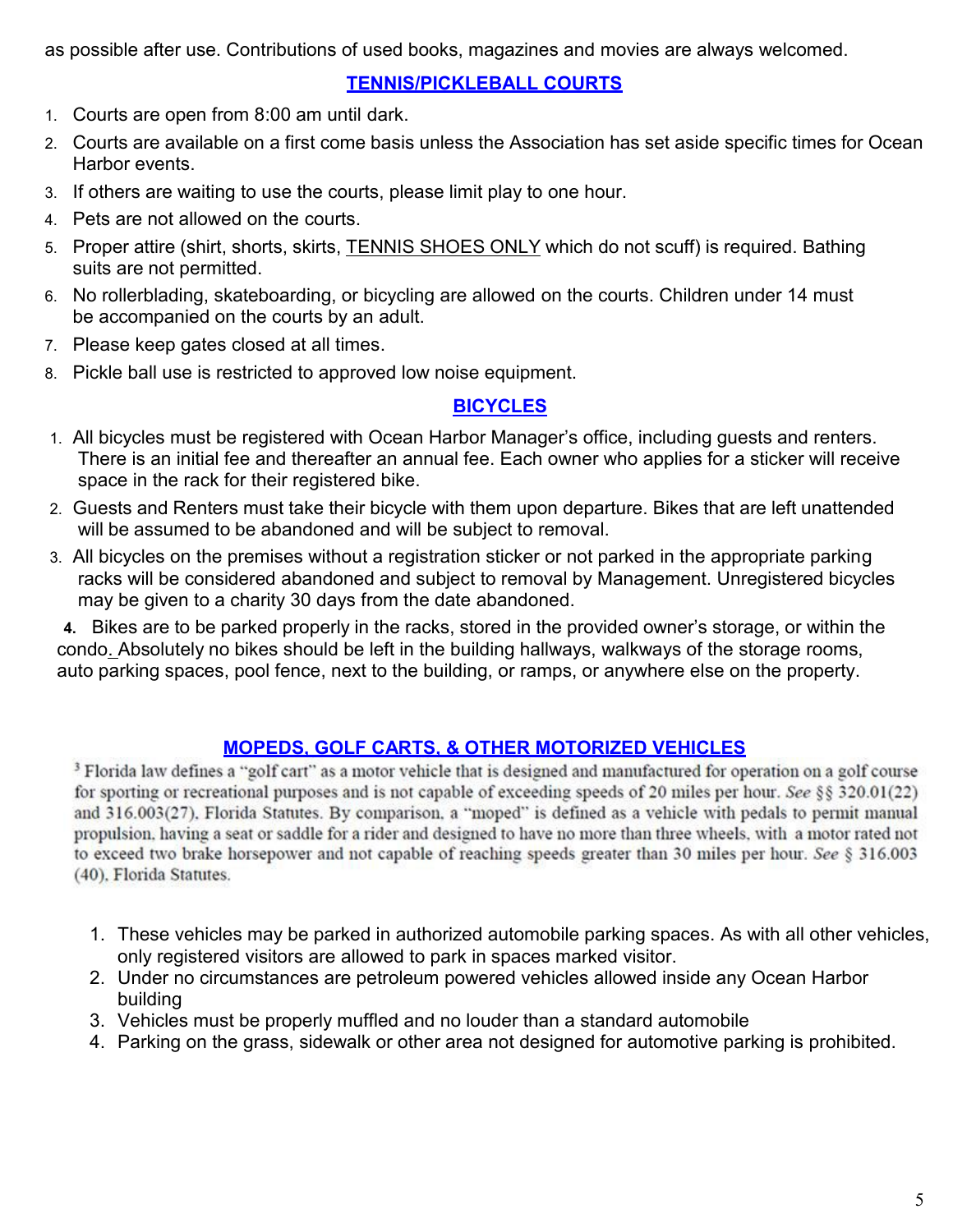#### **KAYAKS**

1. All kayaks must be registered with Ocean Harbor Manager's office, including guests and renters. There is an initial fee of \$10.00 and thereafter an annual fee to cover costs for use and maintaining of storage facility. Each owner who applies for a sticker will receive space in the rack for their registered kayak.

### **BOCCEBALL**

The bocce ball equipment is stored in a storage container by the courts and the key to the storage container is in the clubhouse on a hook by the telephone. When finished, return the equipment to the storage container, lock it and return the key to the proper place in the clubhouse. The courts are open from 7:00 am to dark.

### **FISHING PIER**

- 1. Fishing is permitted ONLY on the fishing pier located at the END of dock A and not in the area of the boat slips. Please do not leave hooks, fishing line or other debris on fishing pier. Children under age 12 must be accompanied by an adult.
- 2. Please be respectful and do not use bait that does not belong to you.

# **POOLS AND SPAS**

PLEASE READ AND ABIDE BY THE SIGNS POSTED AT THE POOL Pool and Spa hours are 8:00am - 10:00pm.

#### There is no lifeguard at the pool or at the spas. Swim or use at

#### your own risk.

- 1. Adults are responsible for the safety and conduct of their children and guests.
- 2. Children under 12 years of age must be accompanied by an adult.
- 3. For safety reasons, no glass containers for food or drinks are allowed.
- 4. All infants and children not yet potty trained must wear bathing suits with waterproof pants or rubber pants/swimming diapers.
- 5. Radios and TV's are allowed on the pool deck only with the use of headsets. When using cell phones, remember your conversation can be an annoyance to others.
- 6. Shower before entering the pool and spas to wash off body lotions and oils. The heated shower is located next to the 2 spas.
- 7. Running in the pool area and diving in the pool is prohibited and can cause injuries to ourselves and others.
- 8. No yelling or playing throw games in the pool. Please be considerate of others enjoying the pool and spa area.
- 9. Animals are not allowed in the pool area under any circumstances (this includes carried and in a stroller/carriage/carrier, etc.).
- 10. If others are waiting to use the spa, limit your time to 15 minutes. There is a clock located by the clubhouse steps.
- 11. Return tables and chairs to original position and lower umbrellas. This is a residential community and not a resort. Please throw trash in the trash receptacles.
- 12. Lounges, tables, and chairs cannot be reserved with towels or personal items.
- 13. Smoking is not allowed inside the pool area except in the designated area. Ash trays are provided. Please do not use flower pots for trash, cigarette or cigar butts.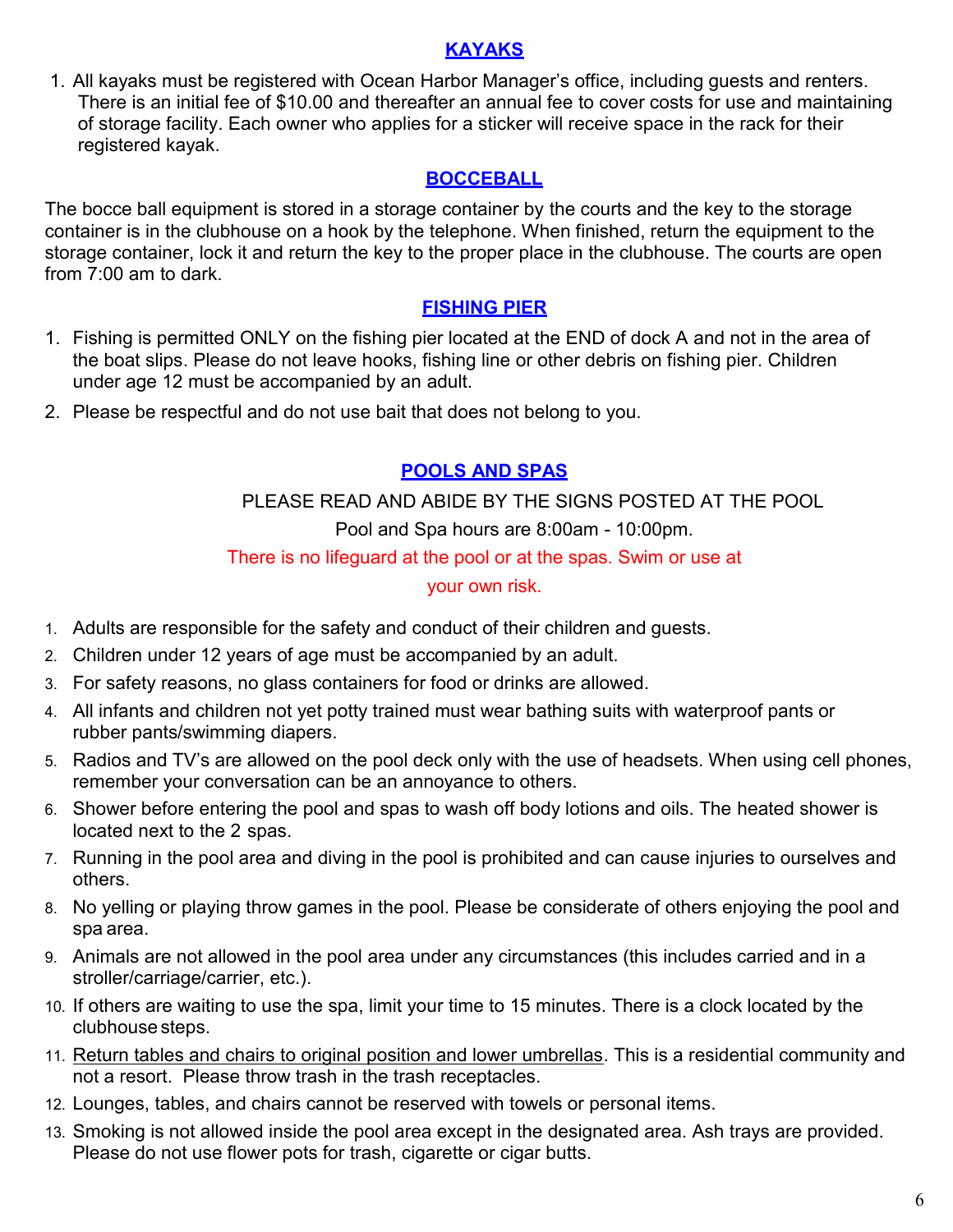14. Barbecue grills may be used by owners, guests and renters and main gas valve MUST be turned off when finished. Please do your part to keep them clean.

### **OWNER'S STORAGE LOCKERS**

Do not store flammable or hazardous materials in the lockers. Nothing should be stored in the walkway areas of the owner's storage room lockers. These items will be removed and discarded on a periodic basis. Items stored above the locker must be identified with the owner's name and unit number and cannot extend out past the locker front or another storage locker, or within 18 inches of the overhead sprinkler heads. Fish bait or shells from the beach should never be stored in the lockers.

### **CLUBHOUSE**

- 1. The use of the clubhouse is available to owners, properly registered guests and renters over eighteen years of age.
- 2. The clubhouse and may be reserved at any time except when regular Association functions are scheduled, or another reservation has been made. Reservations are on a first come basis and can be made at the Manager's office during business hours. A deposit of \$100 is required to reserve the clubhouse for exclusive use. Upon satisfactory inspection of the premises, the \$100 deposit will be returned. An "Emergency Contact Phone Number" is required to reserve the clubhouse.
- 3. Adult Persons, over 18 years of age, who have made the reservation for the clubhouse, are financially responsible for the repair or replacement of any damaged equipment or contents and inappropriate behavior.
- 4. Persons wearing bathing suits are not allowed in the clubhouse.
- 5. Smoking is not permitted anywhere in the clubhouse building, bathrooms or inside the pool area except in designated area.
- 6. Food and beverages are allowed in the clubhouse and. It is your responsibility to clean up all areas used after use.
- 7. Clubhouse use is available until midnight. This excludes the pool area which closes at 10:00 pm. Please make sure all lights are shut off before leaving.
- 8. Any use of the clubhouse that causes disturbance to other owners or guests must be IMMEDIATELY DISCONTINUED. If this is not done, the property must be vacated.

# **SECURITY**

- 1. All guests and renters MUST register with the Manager's office within the first 24 hours or first business day of their stay. At that time, they will receive a short orientation concerning the property and be provided with a copy of the rules and regulations. All owners on property, seasonal and fulltime are encouraged to register with the office upon arrival and notify the office upon departure. There are three gates on the property that require keys to enter or exit. Only owners can purchase keys for the gates. There are codes for the building doors and front entrance gate which are assigned to each individual owner/renter. Please do not give out security codes.
- 2. Contractors must check in with the office upon arrival and departure and before beginning any work. Contractor's codes can be obtained in the office.

# **LEASE/RENTALS**

1. An owner intending to rent/lease their unit shall give Management written notice, accompanied by a